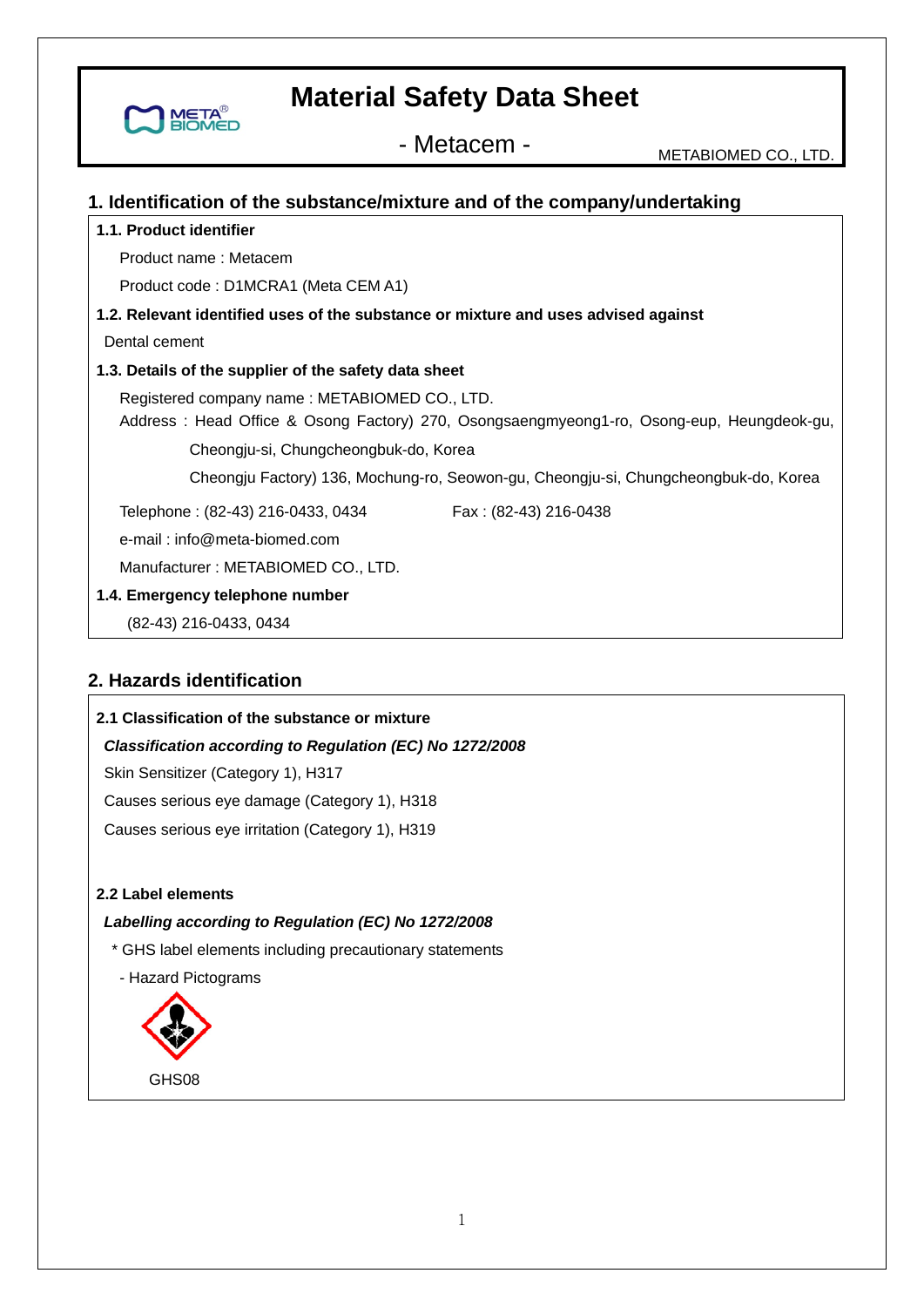

- Metacem - METABIOMED CO., LTD.

| - Signal word                | : Warning                                                                |
|------------------------------|--------------------------------------------------------------------------|
| - Hazard statement(s)        | : H317 may cause an allergic skin reaction.                              |
|                              | H319 Causes serious eye irritation.                                      |
|                              | H334 May cause allergy or asthma symptoms or breathing difficulties if   |
|                              | inhaled.                                                                 |
|                              | H351 Suspected of causing cancer.                                        |
| - Precautionary Statement(s) |                                                                          |
| Prevention:                  | P201 Obtain special instructions before use.                             |
|                              | P202 Do not handle until all safety precautions have been read and       |
|                              | understood.                                                              |
|                              | P261 Avoid breathing dust/fume/gas/mist/vapors/spray.                    |
|                              | P264 Wash thoroughly after handling.                                     |
|                              | P272 Contaminated work clothing must not be allowed out of the           |
|                              | workplace.                                                               |
|                              | P285 In case of inadequate ventilation wear respiratory protection.      |
|                              |                                                                          |
| - Response :                 | P304 +P341 IF INHALED: If breathing is difficult, remove person to fresh |
|                              | air and keep comfortable for breathing.                                  |
|                              | P342 + P311 If experiencing respiratory symptoms: Call a POISON          |
|                              | CENTER or doctor/physician.                                              |
|                              | P305 IF IN EYES: Rinse cautiously with water for several minutes.        |
|                              | Remove contact lenses if present and easy to do. Continue rinsing.       |
|                              | P337 If eye irritation persists: Get medical advice/attention.           |
|                              | P302 IF ON SKIN: Wash with plenty of soap and water.                     |
|                              | P332 If skin irritation occurs: Get medical advice/attention.            |
|                              | P363 Wash contaminated clothing before reuse.                            |
|                              | P308 + P313 IF exposed or concerned: Get medical advice/attention.       |
| - Disposal :                 | P501 Dispose of contents/container according to the related              |
|                              | Regulations.                                                             |
|                              |                                                                          |

**2.3. Other hazards** 

**This substance/mixture contains no components considered to be either persistent, bioaccumulative and toxic (PBT), or very persistent and very bioaccumulative (vPvB) at levels of 0.1% or higher.**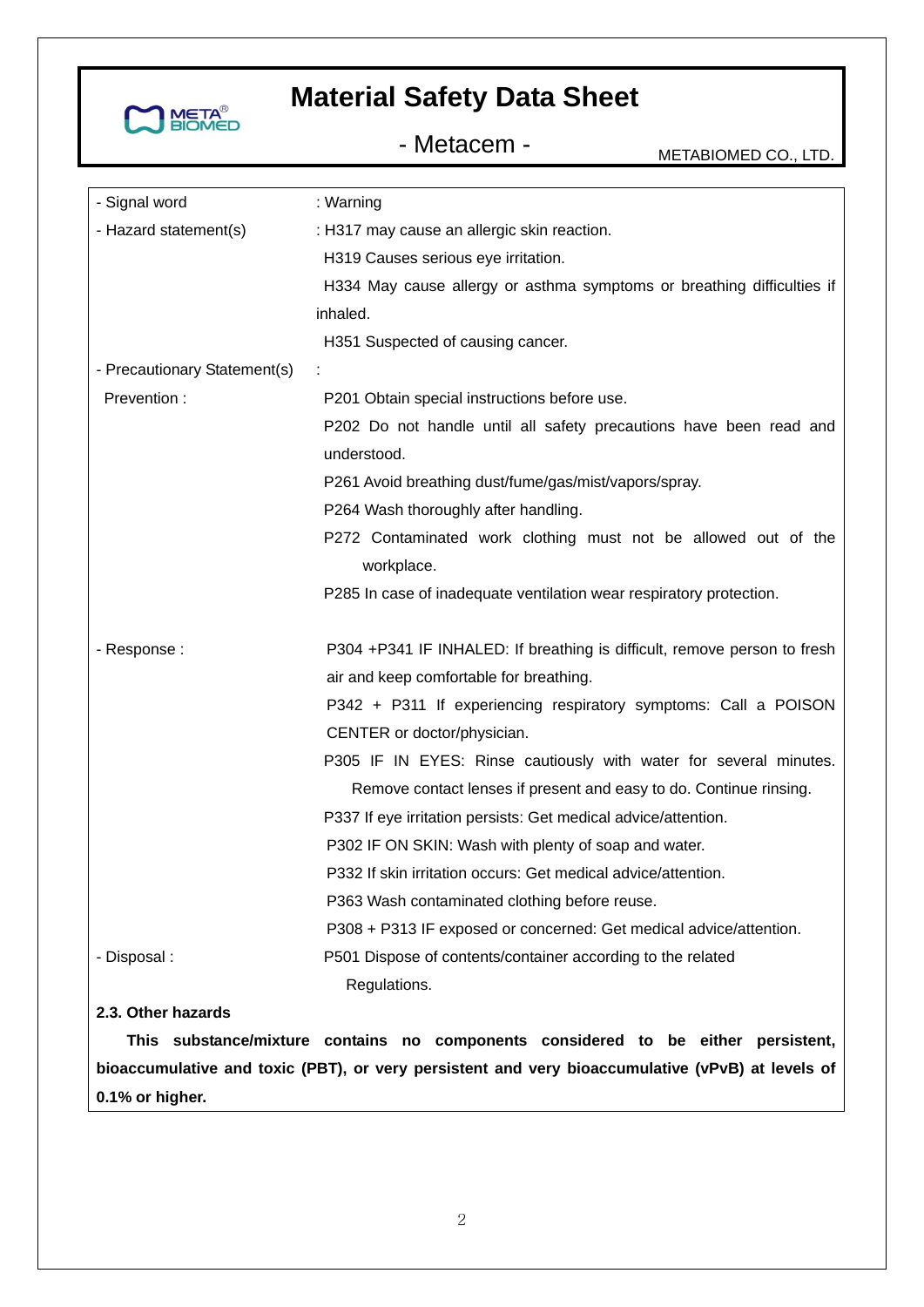

- Metacem - METABIOMED CO., LTD.

# **3. Composition/information on ingredients**

# **3.1. Substances**

Not Applicable

**3.2. Mixtures** 

| J.Z. MIXLUI <del>C</del> S             |                   |                  |             |                                    |                    |
|----------------------------------------|-------------------|------------------|-------------|------------------------------------|--------------------|
|                                        |                   |                  |             | Classification                     | Classification     |
| <b>Chemical Name</b>                   | CAS<br>No.        | EC<br>No.        | Wt.%        | according to                       | according to       |
|                                        |                   |                  |             | <b>Directive</b>                   | Regulation(EC) No  |
|                                        |                   |                  |             | 67/548/EEC                         | 1272/2008[CLP]     |
|                                        |                   |                  | $10-$<br>30 | Xi Irritant R43<br>Xi Irritant R41 | Serious eye        |
|                                        |                   |                  |             |                                    | damage             |
| Bisphenol A Glycerolate dimethacrylate | 1565-<br>$94 - 2$ |                  |             |                                    | (Category 1), H318 |
|                                        |                   |                  |             |                                    | Skin sensitization |
|                                        |                   |                  |             |                                    | (Category 1), H317 |
|                                        |                   |                  |             |                                    | Skin irritation    |
|                                        |                   |                  |             |                                    | (Category 2), H315 |
|                                        |                   |                  |             |                                    | Eye irritation     |
|                                        | 109-16-           | $203 -$<br>652-6 | $5 - 15$    | Xi Irritant                        | (Category 2), H319 |
| Triethyleneglycol dimethacrylate       | 0                 |                  |             | R36/37/38, R43                     | Specific target    |
|                                        |                   |                  |             |                                    | organ toxicity -   |
|                                        |                   |                  |             |                                    | single exposure    |
|                                        |                   |                  |             |                                    | (Category 3), H335 |
|                                        |                   |                  |             |                                    | Organic peroxides  |
|                                        |                   |                  |             |                                    | (Type C), H242     |
|                                        | 94-36-0           |                  | $<$ 3       |                                    | Eye irritation     |
|                                        |                   |                  |             |                                    | (Category 2), H319 |
|                                        |                   |                  |             |                                    | Skin sensitisation |
| Benzoyl peroxide                       |                   |                  |             |                                    | (Category 1), H317 |
|                                        |                   |                  |             |                                    | Acute aquatic      |
|                                        |                   |                  |             |                                    | toxicity (Category |
|                                        |                   |                  |             |                                    | 1), H400 Chronic   |
|                                        |                   |                  |             |                                    | aquatic toxicity   |
|                                        |                   |                  |             |                                    | (Category 1), H410 |
| Silane treated Barium silicate         |                   |                  | 60-         |                                    |                    |
|                                        |                   |                  | 70          |                                    |                    |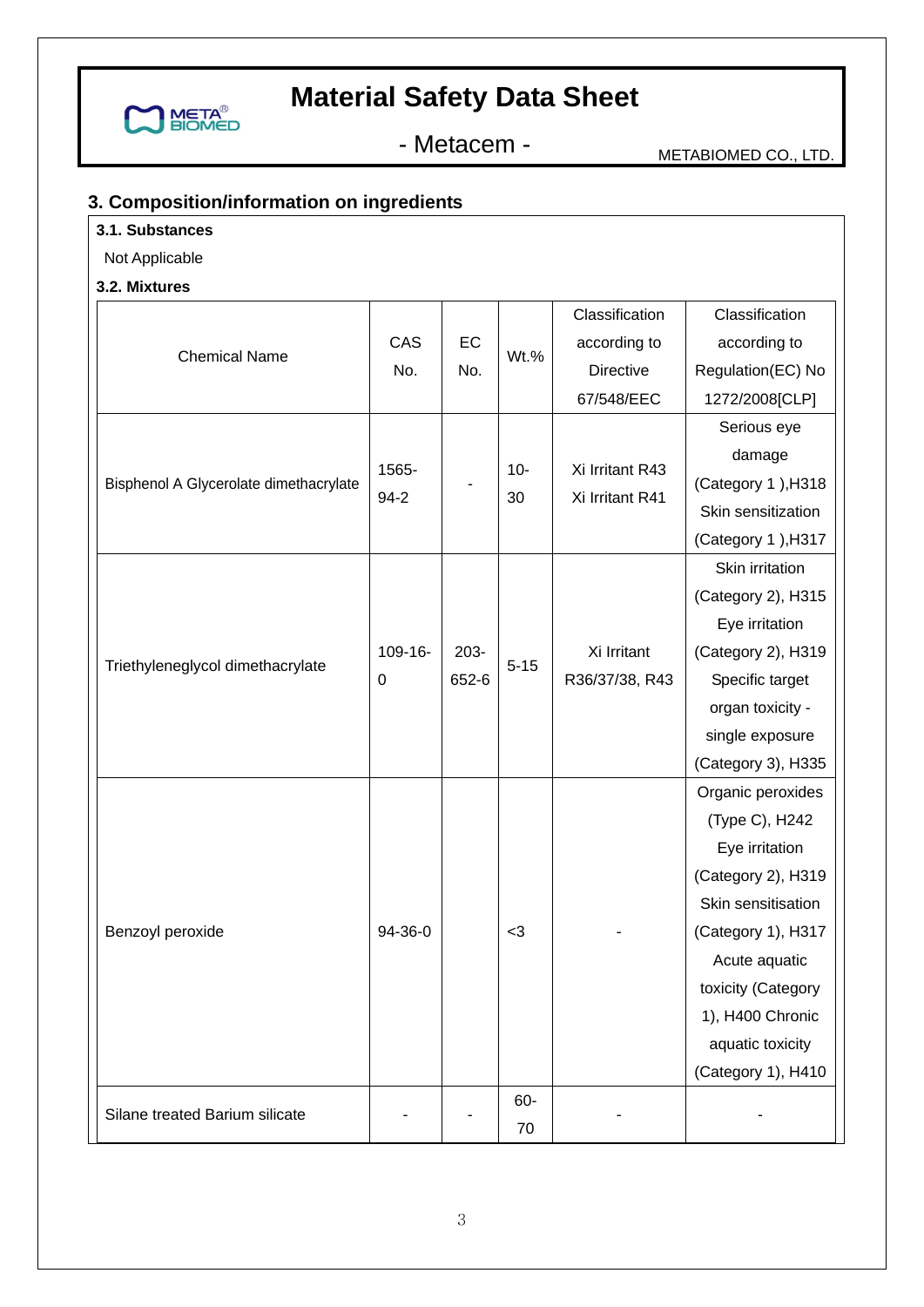

- Metacem - METABIOMED CO., LTD.

# **4. First aids measures**

| 4.1. Description of first aid measures                                          |                                                                                    |  |  |
|---------------------------------------------------------------------------------|------------------------------------------------------------------------------------|--|--|
| - Inhalation                                                                    | : Remove person to fresh air. If you feel unwell, get medical attention            |  |  |
| - Skin Contact                                                                  | : Immediately wash with soap and water. Remove contaminated clothing and wash      |  |  |
|                                                                                 | before reuse. If signs/symptoms develop, get medical attention.                    |  |  |
| - Eye Contact                                                                   | : Immediately Flush with large amounts of water. Remove contact lenses if easy to  |  |  |
|                                                                                 | do. Continue rinsing. If signs/symptoms persist, get medical attention.            |  |  |
| - If Swallowed                                                                  | : Rinse mouth. If you feel unwell, get medical attention.                          |  |  |
|                                                                                 | 4.2. Most important symptoms and effects, both acute and delayed                   |  |  |
| - Inhalation                                                                    | : Respiratory Tract Irritation: Signs/symptoms may include cough, sneezing, nasal  |  |  |
|                                                                                 | discharge, headache, hoarseness, and nose and throat pain.                         |  |  |
|                                                                                 | Allergic Respiratory Reaction: Signs/symptoms may include difficulty breathing,    |  |  |
|                                                                                 | wheezing, cough, and tightness of chest.                                           |  |  |
| - Skin Contact                                                                  | : Mild Skin Irritation: Signs/symptoms may include localized redness, swelling,    |  |  |
|                                                                                 | itching, and dryness. Allergic Skin Reaction (non-photo induced): Signs/symptoms   |  |  |
|                                                                                 | may include redness, swelling, blistering, and itching.                            |  |  |
| - Eye Contact                                                                   | : Severe Eye Irritation: Signs/symptoms may include significant redness, swelling, |  |  |
|                                                                                 | pain, tearing, cloudy appearance of the cornea, and impaired vision.               |  |  |
| - Ingestion                                                                     | : May be harmful if swallowed.                                                     |  |  |
|                                                                                 | Gastrointestinal Irritation: Signs/symptoms may include abdominal pain, stomach    |  |  |
|                                                                                 | upset, nausea, vomiting and diarrhea.                                              |  |  |
| 4.3. Indication of any immediate medical attention and special treatment needed |                                                                                    |  |  |
| No further relevant information available                                       |                                                                                    |  |  |

# **5. Fire fighting measures**

| 5.1. Extinguishing media                                   |                                                         |
|------------------------------------------------------------|---------------------------------------------------------|
| - Extinguishing media                                      | : Water, Foam, Carbon Dioxide, Dry Chemical             |
| 5.2. Special hazards arising from the substance or mixture |                                                         |
| - Hazardous combustion products                            | : Burning may produce : Carbon Monoxide, Carbon Dioxide |
| - Explosion hazards                                        | : Not Determined                                        |
| - Fire explosion                                           | : Not Determined                                        |
| - Sensitive to static discharge                            | : Not Determined                                        |
| - Sensitivity to impact                                    | : Not Determined                                        |
| 5.3. Advice for firefighters                               |                                                         |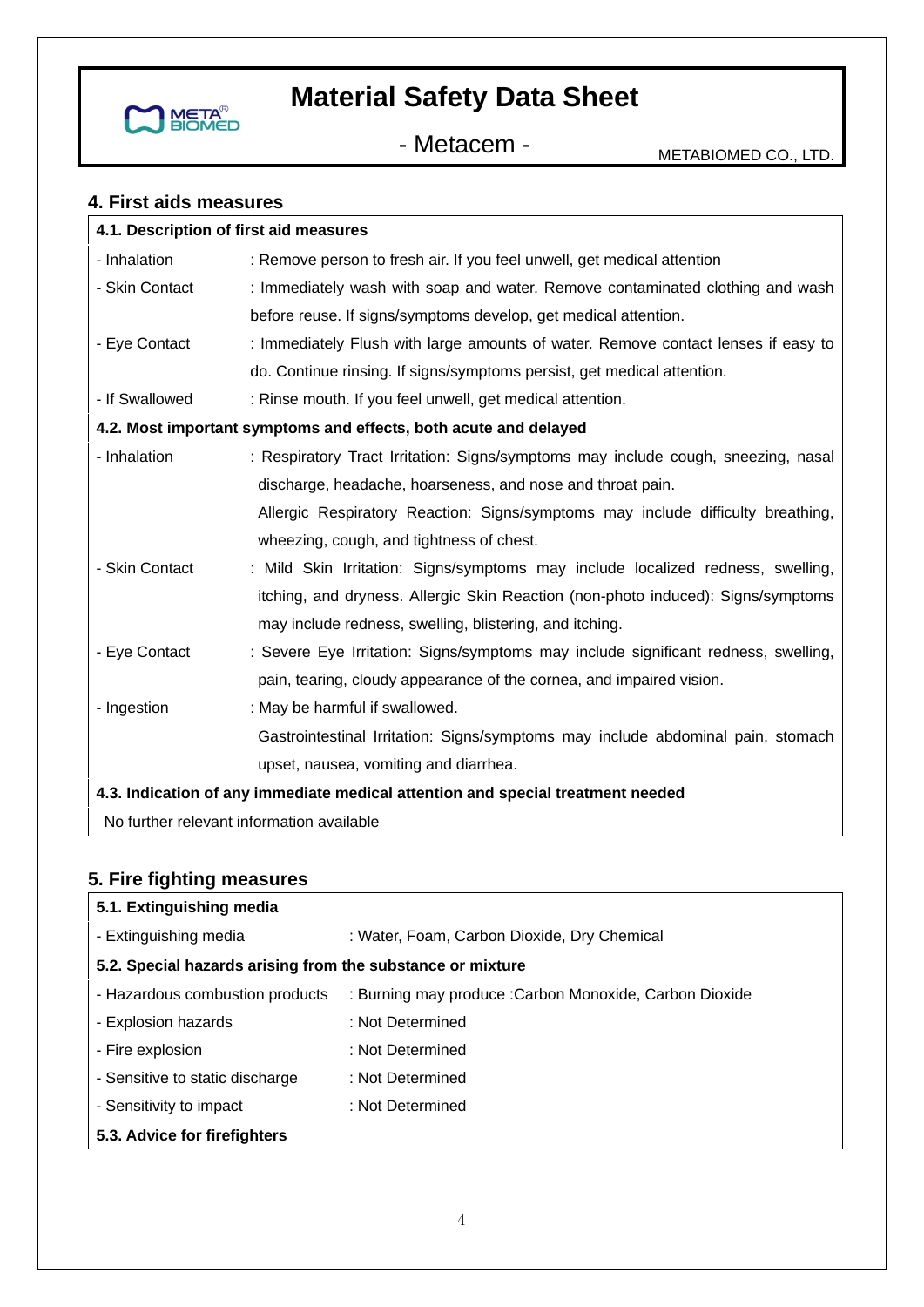

- Metacem - METABIOMED CO., LTD.

| - Firefighting procedures | : General: Evacuate all personnel; use protective equipment for fire- |  |  |
|---------------------------|-----------------------------------------------------------------------|--|--|
|                           | fighting. Use self-contained breathing apparatus when product is      |  |  |
|                           | involved in fire.                                                     |  |  |
| - Firefighting equipment  | : Non-combustible                                                     |  |  |

#### **6. Accidental release measures**

#### **6.1. Personal precautions, protective equipment and emergency procedures**

 Evacuate area. Ventilate the area with fresh air. For large spill, or spills in confined spaces, provide mechanical ventilation to disperse or exhaust vapors, in accordance with good industrial hygiene practice. Refer to other sections of this SDS for information regarding physical and health hazards, respiratory protection, ventilation, and personal protective equipment.

#### **6.2. Environmental precautions**

Prevent the inflow of this product to waterways, drains, basements, and confined spaces.

#### **6.3. Methods and material for containment and cleaning up**

 Collect as much of the spilled material as possible. Place in a closed container approved for transportation by appropriate authorities. Clean up residue. Seal the container. Dispose of collected material as soon as possible.

#### **6.4. Reference to other sections**

Not Applicable

### **7. Handling and storage**

#### **7.1. Precautions for safe handling**

Always wear gloves and eye protection. Product is intended for dental use only.

#### **7.2. Conditions for safe storage, including any incompatibilities**

Keep out of reach of children. Protect from exposure to direct sun light. Keep container closed. Store in cool place.

#### **7.3. Specific end use(s)**

Use only professional dentist

### **8. Exposure controls and personal protection**

| 8.1. Control parameters  |                                                 |
|--------------------------|-------------------------------------------------|
| Not determined           |                                                 |
| 8.2. Exposure controls   |                                                 |
| - Eye protection         | : Wear safety glasses.                          |
| - Skin protection        | : Wear suitable protective clothing and gloves. |
| - Respiratory protection | : None required                                 |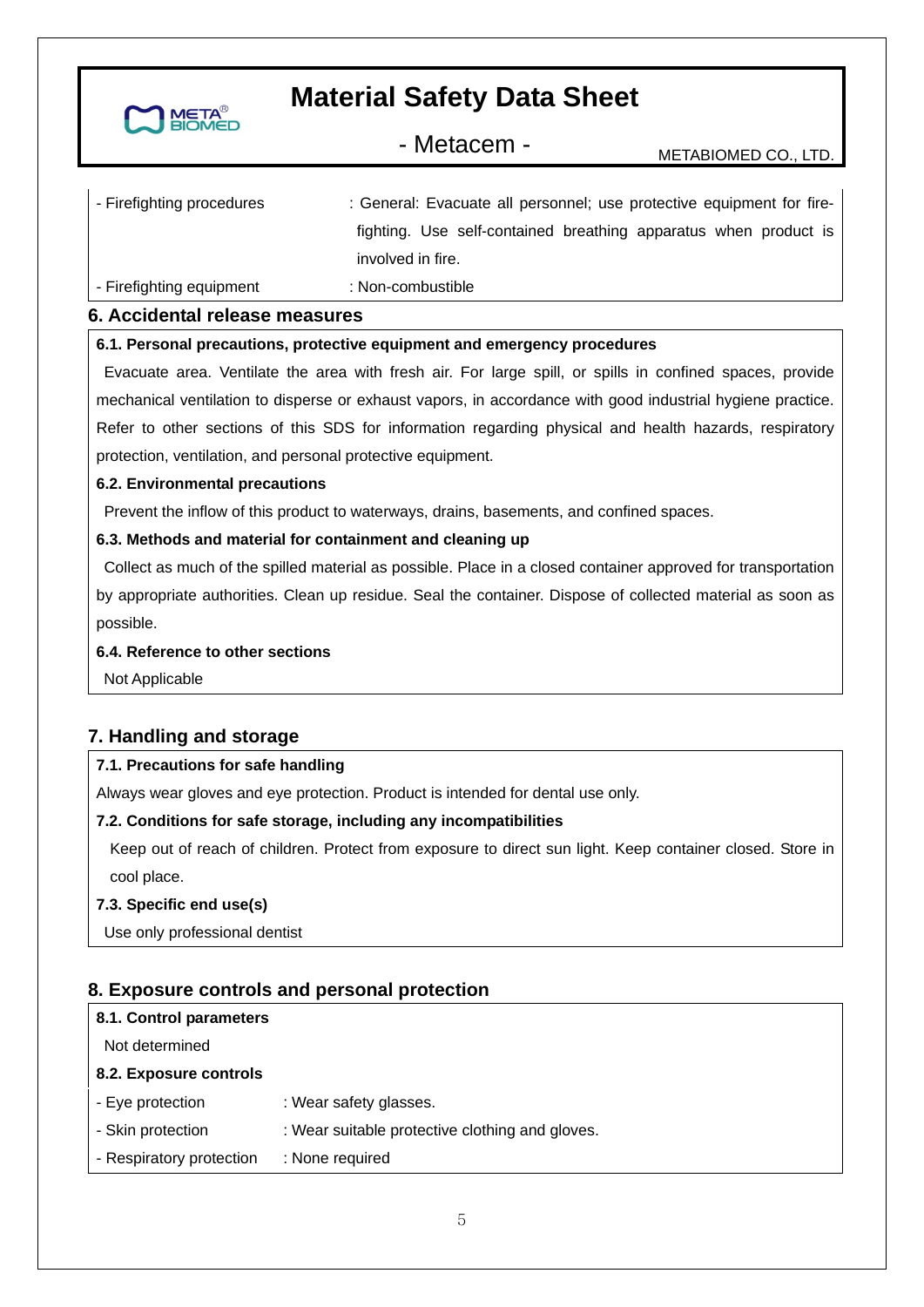

- Metacem - METABIOMED CO., LTD.

# **9. Physical and chemical properties**

| 9.1. Information on basic physical and chemical properties |                    |                               |             |
|------------------------------------------------------------|--------------------|-------------------------------|-------------|
| - Appearance                                               | : Paste            | - Vapor pressure              | : N/A       |
| - Odor                                                     | : Slightly acrylic | - Vapor density               | : N/A       |
|                                                            | odor:              | - Density                     | : N/A       |
| - Color                                                    | : Tooth color      | - Specific gravity $(H_2O=1)$ | : $N/A$     |
| - pH                                                       | : N/A              | - Solubility(ies)             | : Insoluble |
| - Melting/freezing point                                   | : N/A              | - Partition coefficient :     | : N/A       |
| - Initial boiling point and                                | : N/A              | n-octaol/water                |             |
| boiling range                                              |                    | - Auto-ignition temperature   | : N/A       |
| - Flash point                                              | : N/A              | - Decomposition temperature   |             |
| - Evaporation rate                                         | : N/A              | - Viscosity                   | : $N/A$     |
| - Flammability(solid, gas)                                 | : N/A              | - Explosive properties        | : $N/A$     |
| - Upper/lower flammability or                              | : $N/A$            | - Oxidising properties        | : $N/A$     |
| explosive limits                                           |                    |                               |             |
| 9.2. Other information                                     |                    |                               |             |
| None                                                       |                    |                               |             |

# **10. Stability and reactivity**

| 10.1. Reactivity                                             |
|--------------------------------------------------------------|
| Stable                                                       |
| 10.2. Chemical stability                                     |
| Stable when stored and handled under recommended conditions. |
| 10.3. Possibility of hazardous reactions                     |
| None                                                         |
| 10.4. Conditions to avoid                                    |
| None known.                                                  |
| 10.5 Incompatible materials                                  |
| None known.                                                  |
| 10.6. Hazardous decomposition products                       |
| CO                                                           |
|                                                              |

# **11. Toxicological information**

**11.1. Information on toxicological effects** 

**- Acute toxicity** : N/A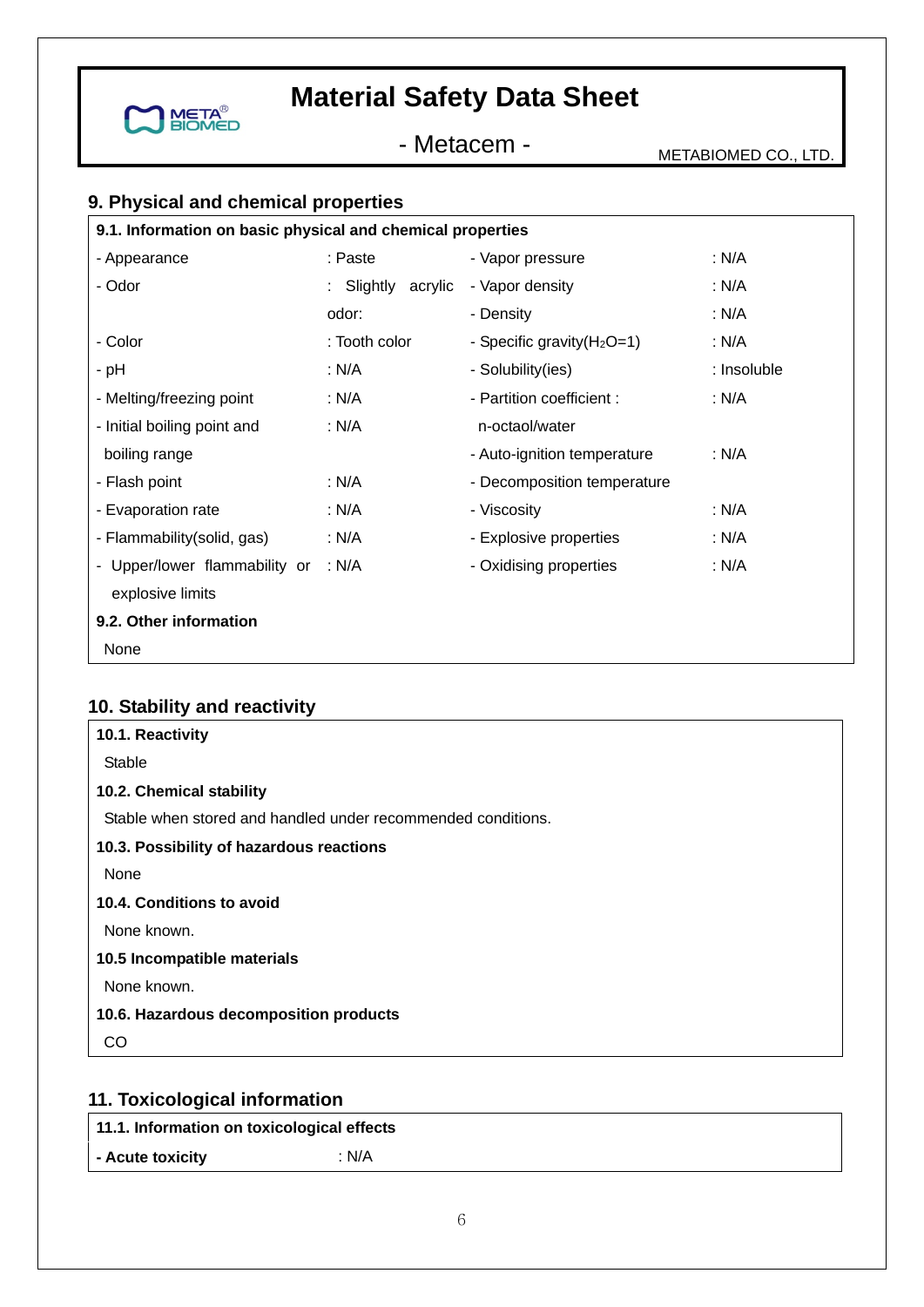| <b>META<sup>®</sup></b><br>BIOMED | <b>Material Safety Data Sheet</b>                                                                      |                      |  |
|-----------------------------------|--------------------------------------------------------------------------------------------------------|----------------------|--|
|                                   | - Metacem -                                                                                            | METABIOMED CO., LTD. |  |
| - Primary effects to skin         | : May mildly irritate skin                                                                             |                      |  |
| - Primary effects to eyes         | : May mildly irritate the eye                                                                          |                      |  |
| - Primary effects to              | : Not an acute inhalation hazard                                                                       |                      |  |
| respiratory system                |                                                                                                        |                      |  |
| - Sensitization                   | : Repeated or prolonged contact with the not polymerized may cause<br>sensitization for methacrylates. |                      |  |
| - Additional toxicological info   | : N/A                                                                                                  |                      |  |

### **12. Ecological information**

| 12.1. Toxicity                             |
|--------------------------------------------|
| - Toxicity: Not determined                 |
| - Aquatic toxicity(acute) : Not determined |
| 12.2. Persistence and degradability        |
| Not determined                             |
| 12.3. Bioaccumulative potential            |
| Not determined                             |
| 12.4. Mobility in soil                     |
| Not determined                             |
| 12.5. Results of PBT and vPvB assessment   |
| Not determined                             |
| 12.6. Other adverse effects                |
| None known                                 |
|                                            |

### **13. Disposal considerations**

#### **13.1. Waste treatment methods**

 Dispose of contents/ container in accordance with the local/regional/national/international regulations. Dispose of completely cured (or polymerized) material in a permitted industrial waste facility. As a disposal alternative, incinerate uncured product in a permitted waste incineration facility. If no other disposal options are available, waste product that has been completely cured or polymerized may be placed in a landfill properly designed for industrial waste.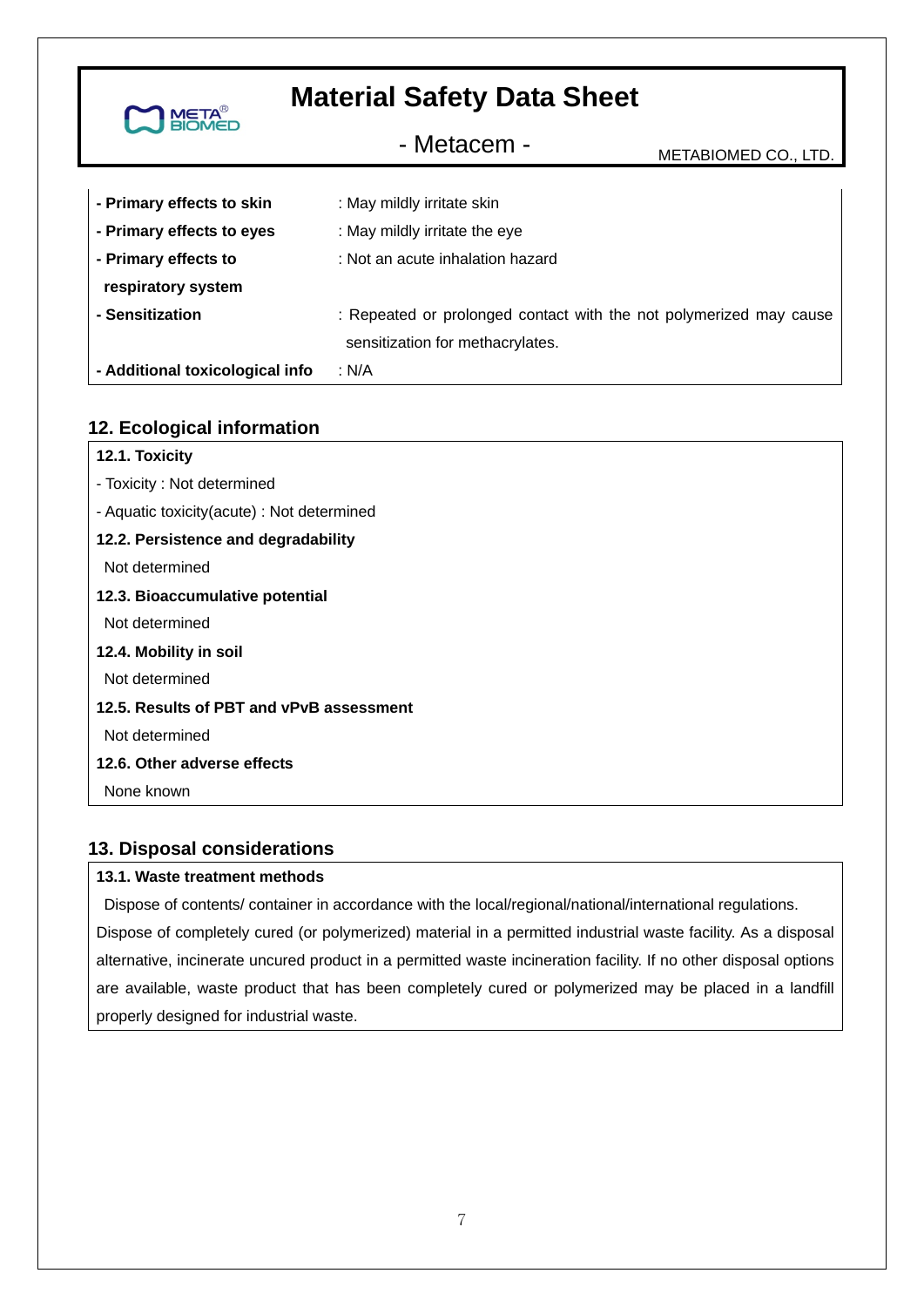

- Metacem - METABIOMED CO., LTD.

### **14. Transport information**

| N/A                                                                            |
|--------------------------------------------------------------------------------|
|                                                                                |
| 14.2. UN proper shipping name                                                  |
| N/A                                                                            |
| 14.3. Transport hazard class(es)                                               |
| N/A                                                                            |
| 14.4. Packing Group                                                            |
| N/A                                                                            |
| 14.5. Environmental hazards                                                    |
| N/A                                                                            |
| 14.6. Special precautions for user                                             |
| - ADR - road: N/A                                                              |
| - RID - rail: N/A                                                              |
| - IMDG - sea: N/A                                                              |
| - IATA - air: N/A                                                              |
| 14.7. Transport in bulk according to Annex II of MARPOL 73/78 and the IBC Code |
| Transport in bulk: N/A                                                         |

### **15. Regulatory information**

**15.1. Safety, health and environmental regulations/legislation specific for the substance or mixture**  RoHS : Please refer to Medical Devices Directive 93/42/EEC

#### **15.2. Chemical safety assessment**

Chemical safety assessment : See Section 11

### **16. Other information**

The information contained in the Safety data sheet is correct to the best of our knowledge at the date of issue. It is intended as a guide for the safe use, handling, disposal, storage and transportation and is not intended as warranty or as a specification. The information relates only to the product specified and may not be suitable for combinations with other materials or in processes other than those specifically described herein.